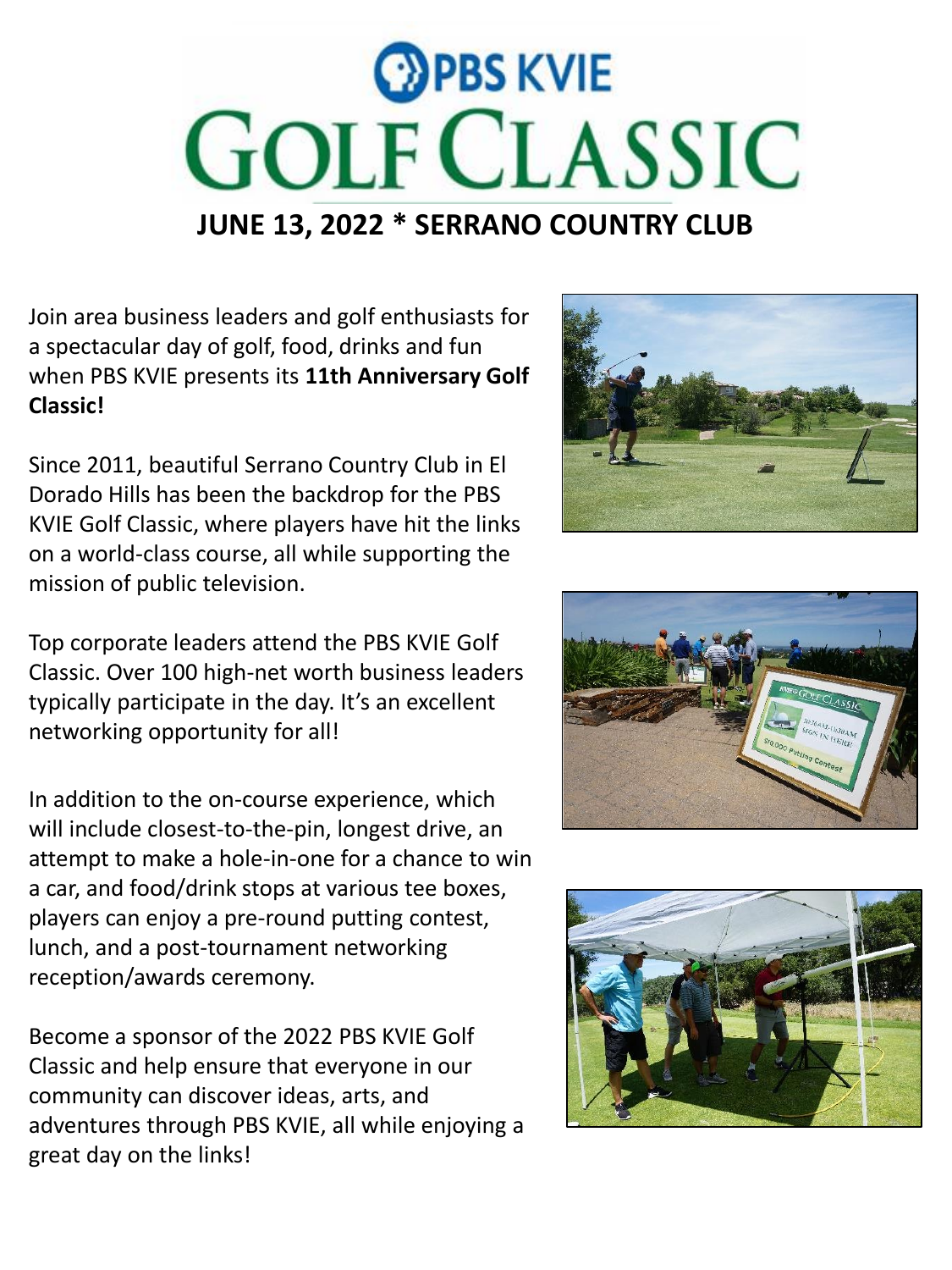## **SPONSORSHIP BENEFITS** (INCLUDES FOURSOME AT EVENT) **SPONSORSHIP OPPORTUNITIES AND BENEFITS**

|                                       | Level       | <b>Foursomes in</b><br><b>Golf Classic</b>      | Ad in Golf<br><b>Classic program</b> | 15-second<br><b>Sponsor Spots</b><br>on KVIE/KVIE2 | Logo on Golf<br><b>Classic sponsor</b><br>promo<br>(airs 100's of times) | Logo on all print/<br>online materials | Logo recognition<br>on site   |
|---------------------------------------|-------------|-------------------------------------------------|--------------------------------------|----------------------------------------------------|--------------------------------------------------------------------------|----------------------------------------|-------------------------------|
| <b>TITLE SPONSOR</b>                  | \$20,000    | $2$ (+1 for future<br>duse <sub>d</sub> Serrand | <b>Full Page</b>                     | 300/300                                            | Yes                                                                      | $Yes +$<br>Logo on<br><b>Golf Ball</b> | Event-Wide                    |
| <b>GOLD SPONSOR</b>                   | \$10,000    | $\overline{2}$                                  | <b>Full Page</b>                     | 120/120                                            | Yes                                                                      | Yes                                    | Event-Wide                    |
| <b>PARTY HOLE</b><br><b>SPONSOR</b>   | \$7,500     | $1 + 1$<br>discounted                           | Half-Page                            | 80/80                                              | Yes                                                                      | Yes                                    | At location + Vendor<br>Table |
| <b>SHIRT SPONSOR</b>                  | \$7,000     | $Q_{\text{scouftled}}^{+1}P$                    | Half-Page                            | 25/25                                              | Yes                                                                      | Yes + Polo Shirt                       | Yes                           |
| HAT SPONSOR*                          | \$6,000     | $O^1L$                                          | Half-Page                            | 20/20                                              | Yes                                                                      | Yes + hats                             | Yes                           |
| <b>GAME PACK</b><br>SPONSOR*          | \$5,000 $S$ | O 1<br>D                                        | Half-page                            | 20/20                                              | Yes                                                                      | Yes + game packs                       | Yes                           |
| <b>NOVA SPONSOR</b>                   | \$5,000     | $1 + 1$<br>discounted                           | Half-Page                            | 40/40                                              | Yes                                                                      | Yes                                    | Yes                           |
| <b>TACO/TEQUILA</b><br><b>SPONSOR</b> | \$3,500 $S$ | 0 L D                                           | Half-Page                            |                                                    | Yes                                                                      | Yes                                    | At location                   |
| <b>PUTTING CONTEST</b>                | $$3,000$ S  | L D<br>O                                        |                                      |                                                    | Yes                                                                      | Yes                                    | Practice green                |
| <b>CLOSEST TO THE PIN</b>             | \$3,000     | $\mathbf{1}$                                    |                                      |                                                    | Yes                                                                      | Yes                                    | Yes                           |
| <b>BALL MARKER</b><br><b>SPONSOR</b>  | \$3,000     | $O_1L$ D<br>S                                   |                                      |                                                    | Yes                                                                      | Yes                                    | <b>Ball Marker</b>            |
| <b>LONG DRIVE</b><br><b>SPONSOR</b>   | \$3,000     | $O1L$ $D2$                                      |                                      |                                                    | Yes                                                                      | Yes                                    | Yes                           |
| <b>GOLF CANNON</b><br><b>SPONSOR</b>  | \$2,500     | 5<br>$O+ L$<br>$\mathbf D$                      |                                      |                                                    | Yes                                                                      | Yes                                    | Yes + Golf Cannon             |
| <b>DRINK CART</b><br><b>SPONSOR</b>   | \$2,000     | $O^1L$<br>D                                     |                                      |                                                    |                                                                          | Yes                                    | Drink Cart                    |
| <b>TEE BOX SPONSOR</b>                | \$1,600     | $O^1L$ $D$                                      |                                      |                                                    |                                                                          | <b>Text Only</b><br>Event program      | Tee Box                       |